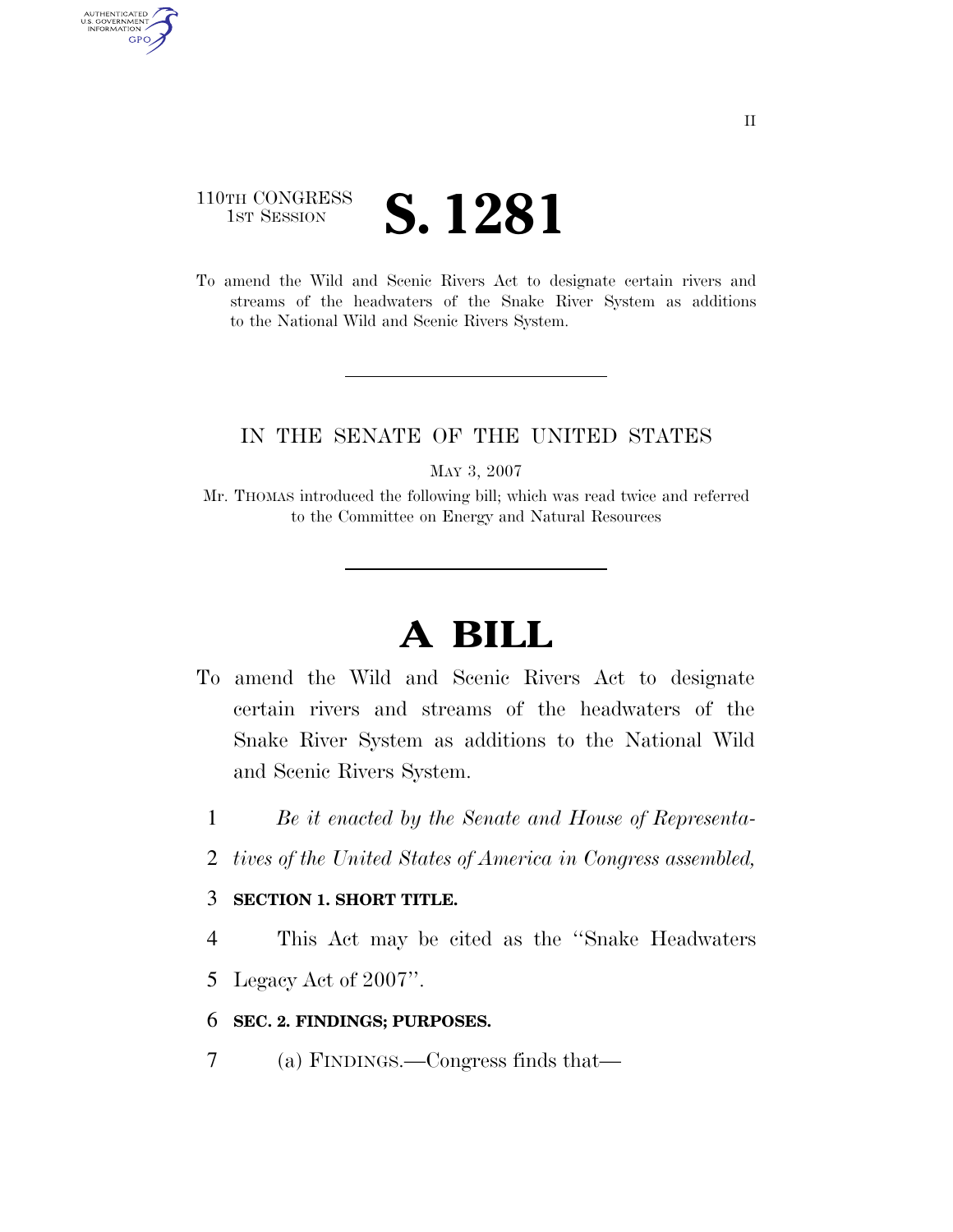| $\mathbf{1}$   | (1) the headwaters of the Snake River System          |
|----------------|-------------------------------------------------------|
| $\overline{2}$ | in northwest Wyoming feature some of the cleanest     |
| 3              | sources of freshwater, healthiest native trout fish-  |
| $\overline{4}$ | eries, and most intact rivers and streams in the      |
| 5              | lower 48 States;                                      |
| 6              | $(2)$ the rivers and streams of the headwaters of     |
| 7              | the Snake River System—                               |
| 8              | (A) provide unparalleled fishing, hunting,            |
| 9              | boating, and other recreational activities for-       |
| 10             | (i) local residents; and                              |
| 11             | (ii) millions of visitors from around                 |
| 12             | the world; and                                        |
| 13             | (B) are national treasures;                           |
| 14             | (3) each year, recreational activities on the riv-    |
| 15             | ers and streams of the headwaters of the Snake        |
| 16             | River System generate millions of dollars for the     |
| 17             | economies of-                                         |
| 18             | (A) Teton County, Wyoming;                            |
| 19             | (B) Lincoln County, Wyoming; and                      |
| 20             | (C) Sublette County, Wyoming;                         |
| 21             | (4) to ensure that future generations of citizens     |
| 22             | of the United States enjoy the benefits of the rivers |
| 23             | and streams of the headwaters of the Snake River      |
| 24             | System, Congress should apply the protections pro-    |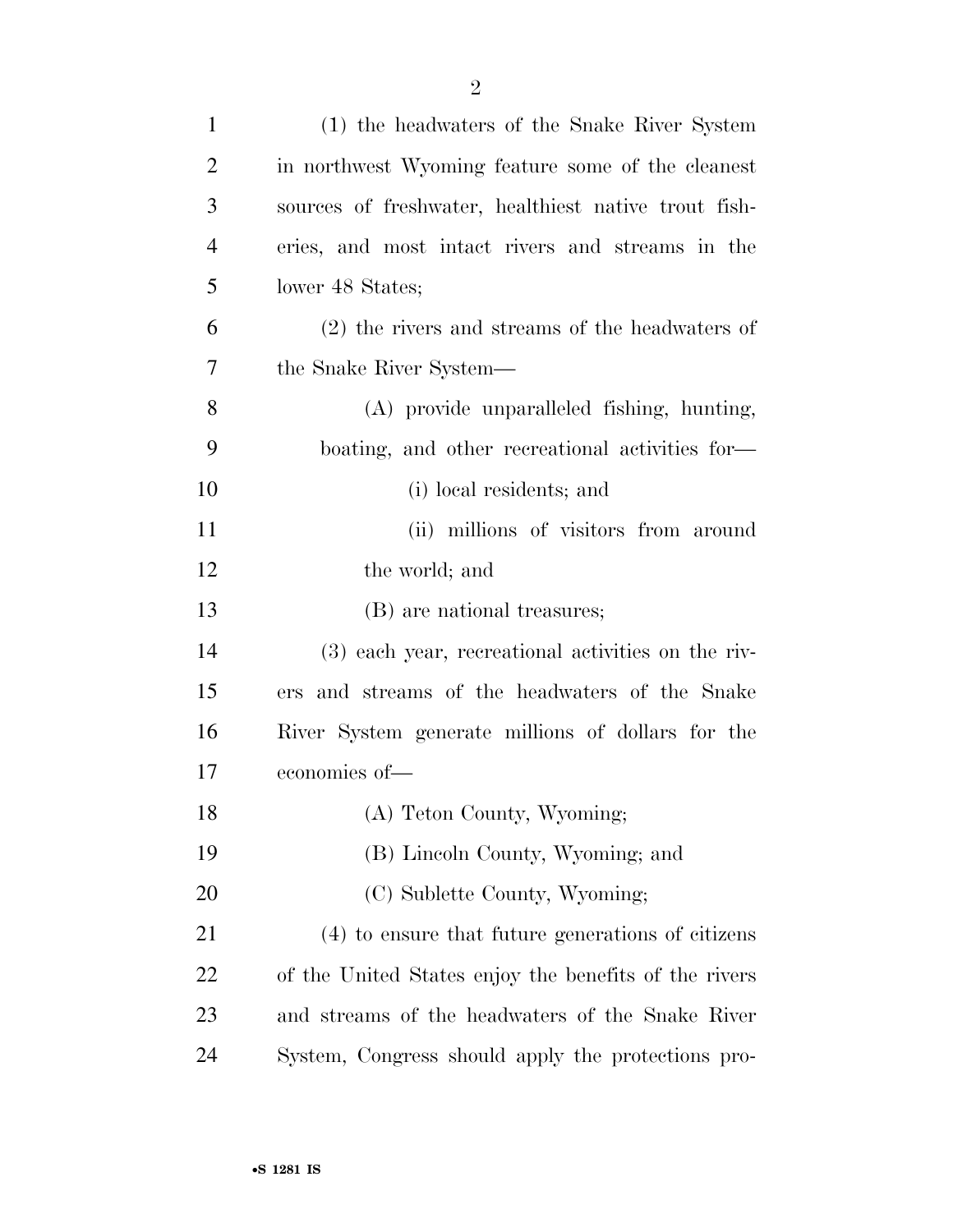| $\mathbf{1}$   | vided by the Wild and Scenic Rivers Act (16 U.S.C.)   |
|----------------|-------------------------------------------------------|
| $\overline{2}$ | 1271 et seq.) to those rivers and streams; and        |
| 3              | (5) the designation of the rivers and streams of      |
| $\overline{4}$ | the headwaters of the Snake River System under the    |
| 5              | Wild and Scenic Rivers Act (16 U.S.C. 1271 et seq.)   |
| 6              | will signify to the citizens of the United States the |
| 7              | importance of maintaining the outstanding and re-     |
| 8              | markable qualities of the Snake River System          |
| 9              | while-                                                |
| 10             | (A) preserving public access to those rivers          |
| 11             | and streams;                                          |
| 12             | (B) respecting private property rights (in-           |
| 13             | cluding existing water rights); and                   |
| 14             | (C) continuing to allow traditional uses of           |
| 15             | the rivers and streams, including—                    |
| 16             | $(i)$ fishing;                                        |
| 17             | (ii) hunting;                                         |
| 18             | (iii) camping;                                        |
| 19             | (iv) the use of all-terrain vehicles;                 |
| 20             | $(v)$ boating;                                        |
| 21             | (vi) snowmobiling;                                    |
| 22             | (vii) outfitting; and                                 |
| 23             | (viii) livestock grazing.                             |
| 24             | (b) PURPOSES.—The purposes of this Act are—           |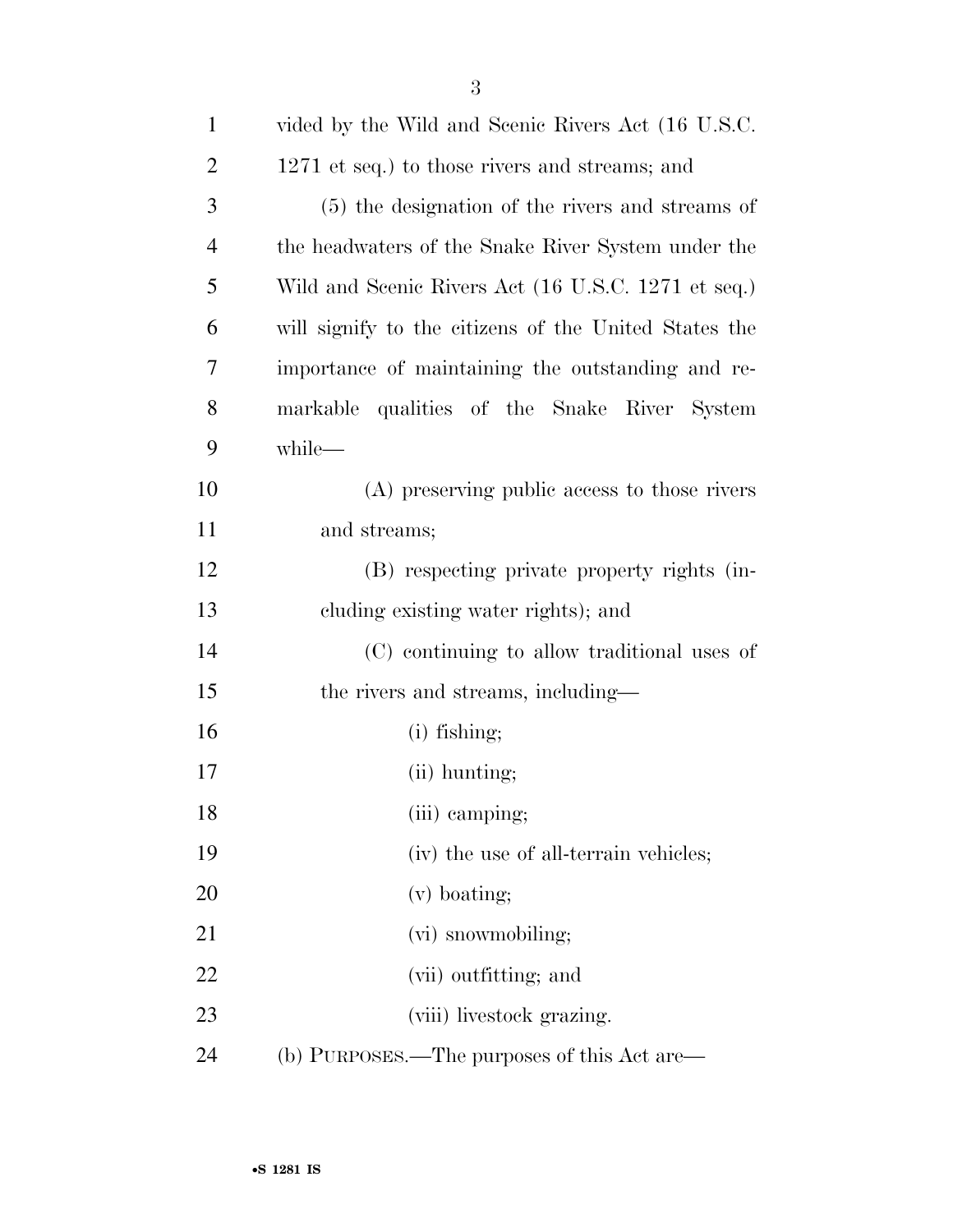| $\mathbf{1}$   | $(1)$ to protect for current and future genera-         |
|----------------|---------------------------------------------------------|
| $\overline{2}$ | tions of citizens of the United States the remarkable   |
| 3              | scenic, natural, wildlife, fishery, recreational, sci-  |
| $\overline{4}$ | entific, historic, and ecological values of the rivers  |
| 5              | and streams of the headwaters of the Snake River        |
| 6              | System; and                                             |
| $\overline{7}$ | $(2)$ to designate 442.5 miles of the rivers and        |
| 8              | streams of the headwaters of the Snake River Sys-       |
| 9              | tem as additions to the National Wild and Scenic        |
| 10             | Rivers System.                                          |
| 11             | SEC. 3. DEFINITIONS.                                    |
| 12             | In this Act:                                            |
| 13             | (1) SECRETARY CONCERNED.—The term "Sec-                 |
| 14             | retary concerned" means—                                |
| 15             | (A) the Secretary of Agriculture (acting                |
| 16             | through the Chief of the Forest Service), with          |
| 17             | respect to each river segment described in para-        |
| 18             | graph $(170)$ of section $3(a)$ of the Wild and         |
| 19             | Scenic Rivers Act $(16 \text{ U.S.C. } 1274(a))$<br>(as |
| <b>20</b>      | added by section $4(4)$ ) that is not located in the    |
| 21             | Grand Teton National Park; and                          |
| 22             | (B) the Secretary of the Interior, with re-             |
| 23             | spect to each river segment described in para-          |
| 24             | graph $(170)$ of section $3(a)$ of the Wild and         |
| 25             | Scenic Rivers Act $(16 \text{ U.S.C. } 1274(a))$ (as    |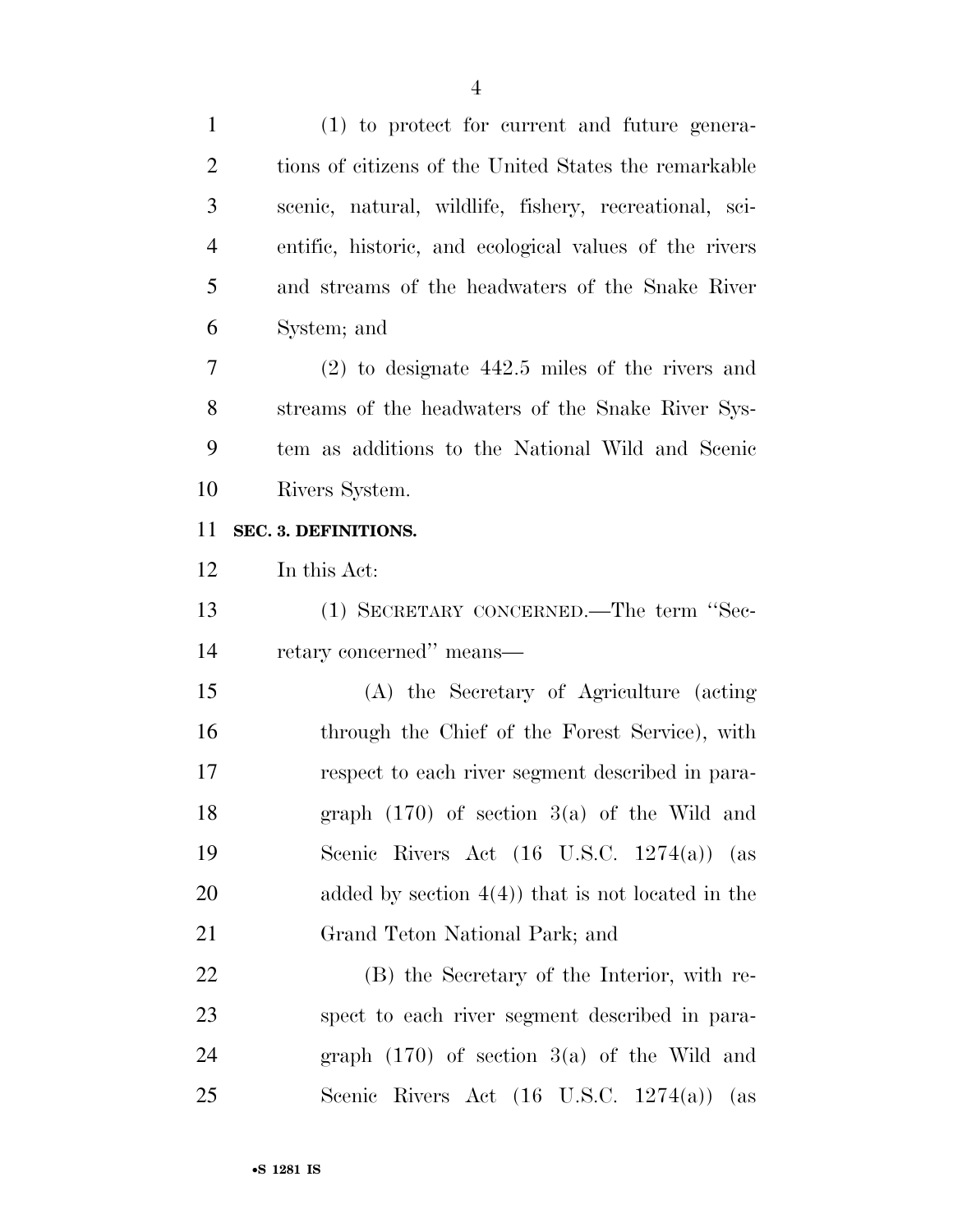| $\mathbf{1}$   | added by section $4(4)$ ) that is located in the        |
|----------------|---------------------------------------------------------|
| $\overline{2}$ | Grand Teton National Park.                              |
| 3              | (2) STATE.—The term "State" means the State             |
| $\overline{4}$ | of Wyoming.                                             |
| 5              | SEC. 4. WILD AND SCENIC RIVER DESIGNATIONS, SNAKE       |
| 6              | RIVER SYSTEM.                                           |
| 7              | Section $3(a)$ of the Wild and Scenic Rivers Act $(16)$ |
| 8              | U.S.C. $1274(a)$ is amended—                            |
| 9              | $(1)$ by redesignating paragraph $(167)$ (relating      |
| 10             | to the Musconetcong River, New Jersey) as para-         |
| 11             | graph $(169)$ ;                                         |
| 12             | (2) by designating the undesignated paragraph           |
| 13             | relating to the White Salmon River, Washington, as      |
| 14             | paragraph $(167);$                                      |
| 15             | (3) by designating the undesignated paragraph           |
| 16             | relating to the Black Butte River, California, as       |
| 17             | paragraph $(168)$ ; and                                 |
| 18             | $(4)$ by adding at the end the following:               |
| 19             | "(170) WILD AND SCENIC RIVER<br>DESIGNA-                |
| 20             | TIONS, SNAKE RIVER SYSTEM.—The following seg-           |
| 21             | ments of the Snake River System, in the State of        |
| 22             | Wyoming:                                                |
| 23             | "(A) BAILEY CREEK.—The 7-mile segment                   |
| 24             | of Bailey Creek, from the divide with the Little        |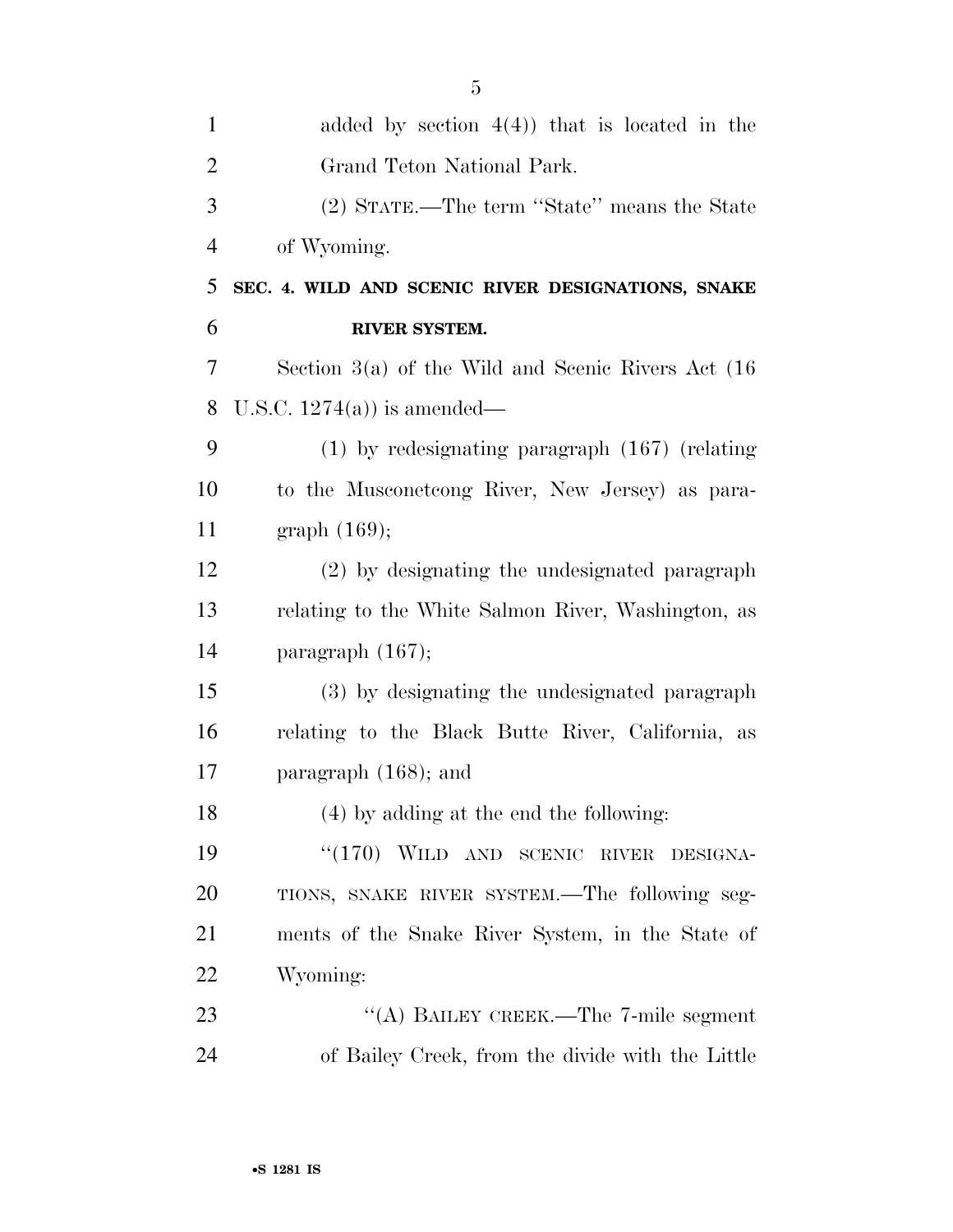| $\mathbf{1}$   | Greys River north to its confluence with the            |
|----------------|---------------------------------------------------------|
| $\overline{2}$ | Snake River, as a wild river.                           |
| 3              | "(B) BLACKROCK CREEK.—The 22-mile                       |
| $\overline{4}$ | segment from its source to the Bridger-Teton            |
| 5              | National Forest boundary, as a scenic river.            |
| 6              | "(C) BUFFALO FORK OF THE<br><b>SNAKE</b>                |
| 7              | RIVER.—The portions of the Buffalo Fork of              |
| 8              | the Snake River, consisting of—                         |
| 9              | $\cdot$ (i) the 55-mile segment consisting of           |
| 10             | the North Fork, the Soda Fork, and the                  |
| 11             | South Fork, upstream from Turpin Mead-                  |
| 12             | ows, as a wild river;                                   |
| 13             | $\lq$ <sup>"</sup> (ii) the 14-mile segment from Turpin |
| 14             | Meadows to the upstream boundary of                     |
| 15             | Grand Teton National Park, as a scenic                  |
| 16             | river; and                                              |
| 17             | $``(iii)$ the 7.7-mile segment from the                 |
| 18             | upstream boundary of Grand Teton Na-                    |
| 19             | tional Park to its confluence with the                  |
| 20             | Snake River, as a scenic river.                         |
| 21             | "(D) CLIFF CREEK.—The portions of Cliff                 |
| 22             | Creek, consisting of—                                   |
| 23             | "(i) the 9-mile segment from its                        |
| 24             | source to Cliff Creek Falls trailhead, as a             |
| 25             | wild river; and                                         |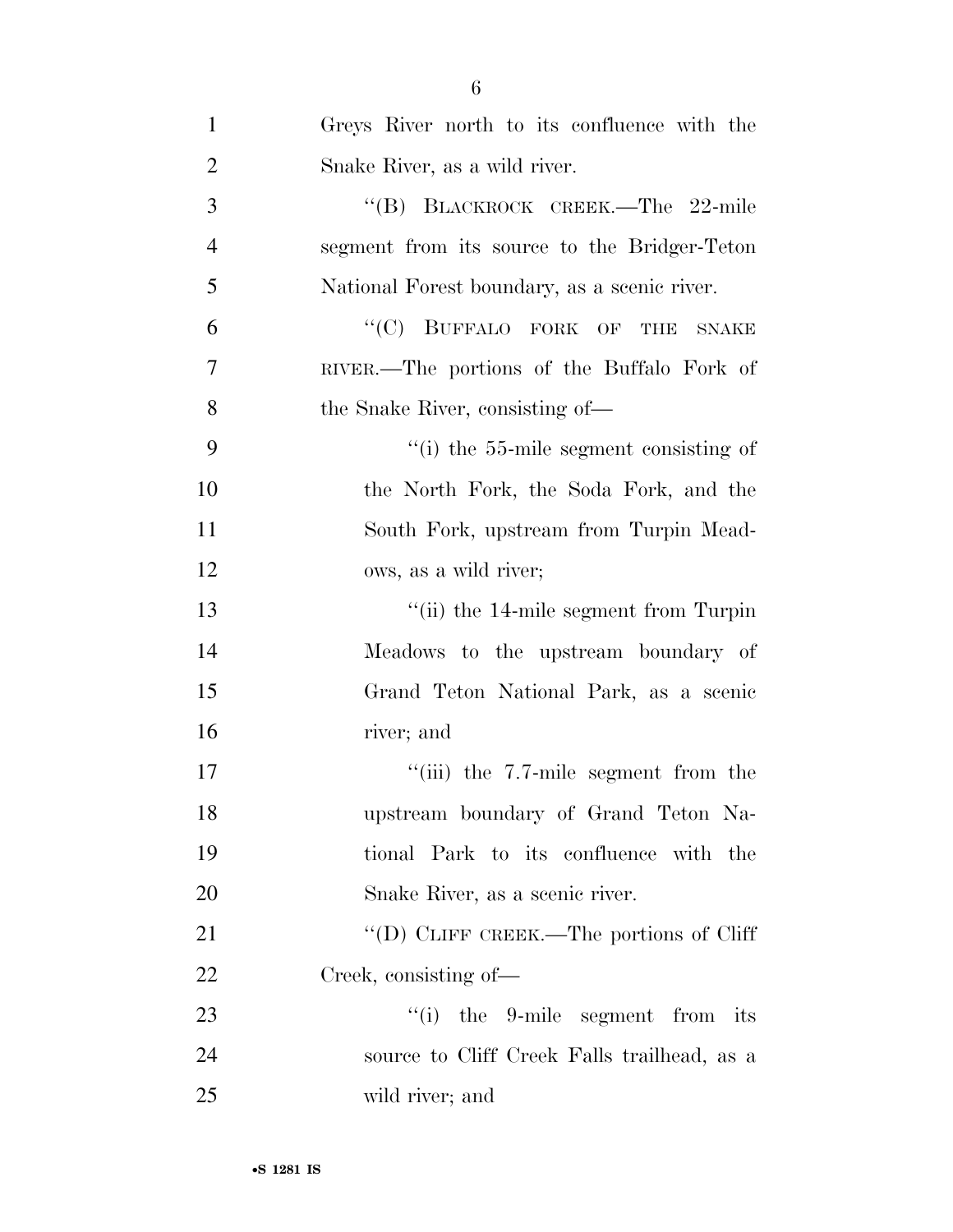1 ''(ii) the lower 8-mile segment to the 2 confluence of the Hoback River, as a sce- nic river. ''(E) CRYSTAL CREEK.—The portions of Crystal Creek, consisting of— ''(i) the 14-mile segment from its source to the Gros Ventre Wilderness boundary, as a wild river; and ''(ii) the 5-mile segment from the Gros Ventre Wilderness boundary to its confluence with the Gros Ventre River, as a scenic river. 13 "'(F) GRANITE CREEK.—The portions of Granite Creek, consisting of— 15 ''(i) the 12-mile segment from its 16 source to the end of Granite Creek Road, as a wild river; and 18 ''(ii) the 10.5-mile segment from Granite Hot Springs to its confluence with 20 the Hoback River, as a scenic river. 21 ""(G) GROS VENTRE RIVER.—The portions of the Gros Ventre River, consisting of—  $\frac{1}{10}$  the 16.5-mile segment from its source to Darwin Ranch, as a wild river;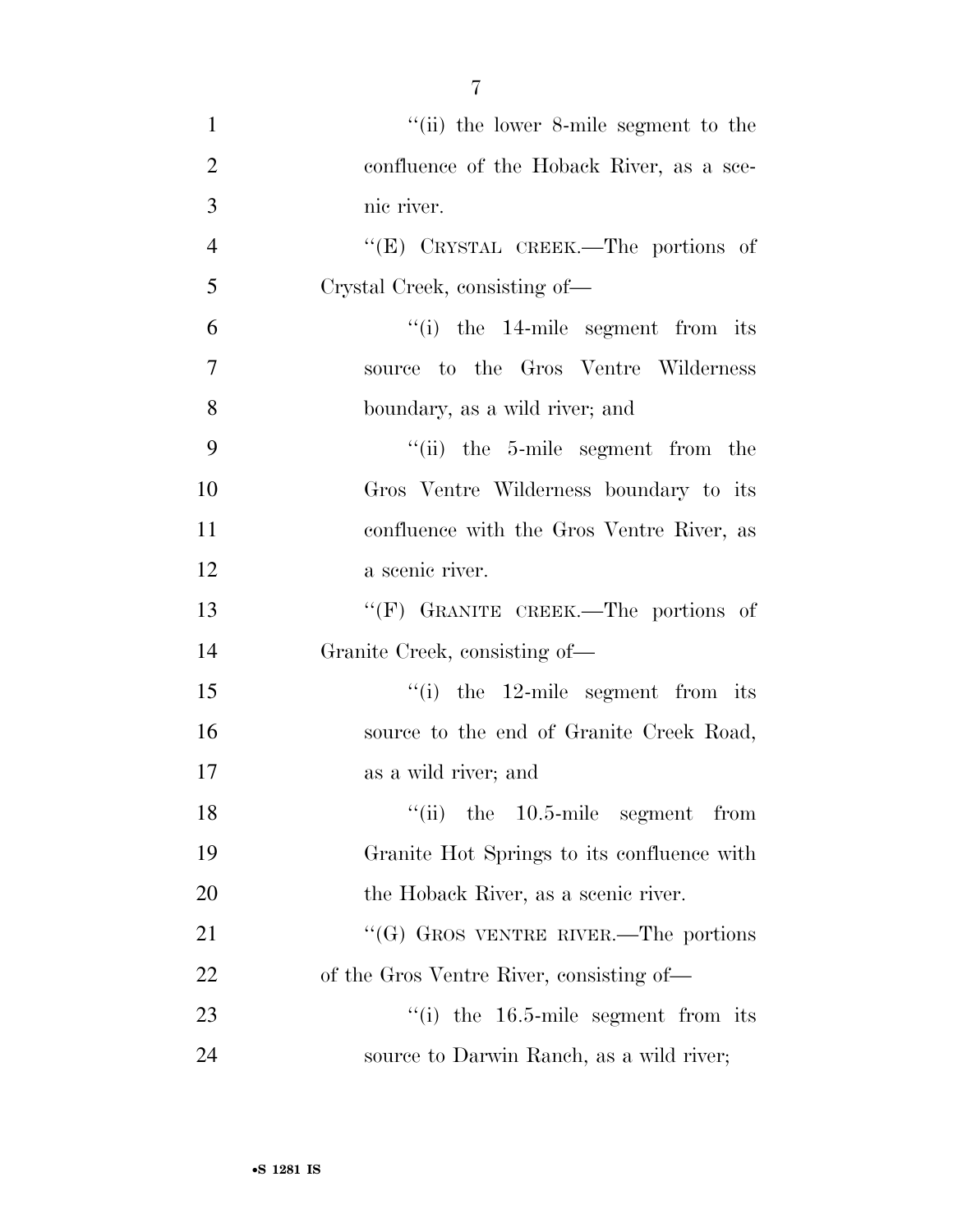| $\mathbf{1}$   | $\lq$ <sup>"</sup> (ii) the 39-mile segment from Dar- |
|----------------|-------------------------------------------------------|
| $\overline{2}$ | win Ranch to the upstream boundary of                 |
| 3              | Grand Teton National Park, excluding the              |
| $\overline{4}$ | section along Lower Slide Lake, as a sce-             |
| 5              | nic river; and                                        |
| 6              | "(iii) the 10.8-mile segment flowing                  |
| $\overline{7}$ | across the southern boundary of Grand                 |
| 8              | Teton National Park to the Highway 89                 |
| 9              | bridge, as a scenic river.                            |
| 10             | "(H) HOBACK RIVER.—The portions of the                |
| 11             | Hoback River, consisting of—                          |
| 12             | "(i) the $7.5$ -mile segment from its                 |
| 13             | source to the end of Forest Road 30710,               |
| 14             | as a wild river; and                                  |
| 15             | $\lq$ (ii) the 17-mile segment from the               |
| 16             | mouth of Cliff Creek to its confluence with           |
| 17             | the Snake River, as a recreational river.             |
| 18             | "(I) LEWIS RIVER.—The portions of the                 |
| 19             | Lewis River, consisting of—                           |
| 20             | "(i) the 5-mile segment from Sho-                     |
| 21             | shone Lake to Lewis Lake, as a wild river;            |
| 22             | and                                                   |
| 23             | $\lq$ (ii) the 12-mile segment from the               |
| 24             | outlet of Lewis Lake to its confluence with           |
| 25             | the Snake River, as a scenic river.                   |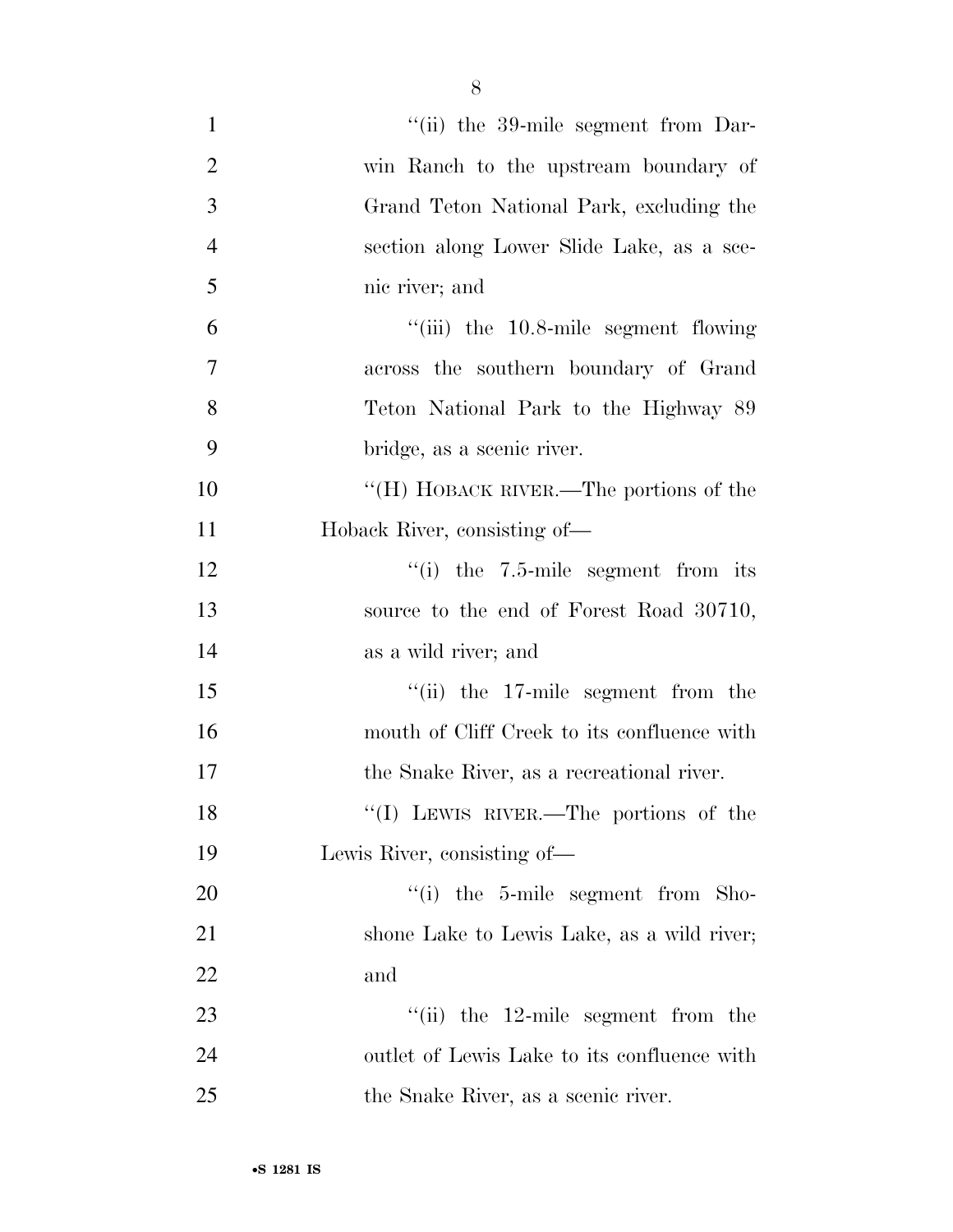| $\mathbf{1}$   | "(J) PACIFIC CREEK.—The portions of Pa-               |
|----------------|-------------------------------------------------------|
| $\overline{2}$ | cific Creek, consisting of—                           |
| 3              | $\lq$ <sup>"</sup> (i) the 22.5-mile segment from its |
| $\overline{4}$ | source to the Teton Wilderness boundary,              |
| 5              | as a wild river; and                                  |
| 6              | $``(ii)$ the 11-mile segment from the                 |
| $\overline{7}$ | Wilderness boundary to its confluence with            |
| 8              | the Snake River, as a scenic river.                   |
| 9              | "(K) SHOAL CREEK.—The 17-mile seg-                    |
| 10             | ment from its source to its confluence with the       |
| 11             | Hoback River, as a wild river.                        |
| 12             | "(L) SNAKE RIVER.—The portions of the                 |
| 13             | Snake River, consisting of—                           |
| 14             | $f(i)$ the 47-mile segment from its                   |
| 15             | source to Jackson Lake, as a wild river;              |
| 16             | "(ii) the $24.8$ -mile segment from 1                 |
| 17             | mile downstream of Jackson Lake Dam to                |
| 18             | 1 mile downstream of the Teton Park                   |
| 19             | Road bridge at Moose, Wyoming, as a sce-              |
| 20             | nic river; and                                        |
| 21             | $``(iii)$ the 20-mile segment from the                |
| 22             | mouth of the Hoback River to Palisades                |
| 23             | Reservoir, as a recreational river.                   |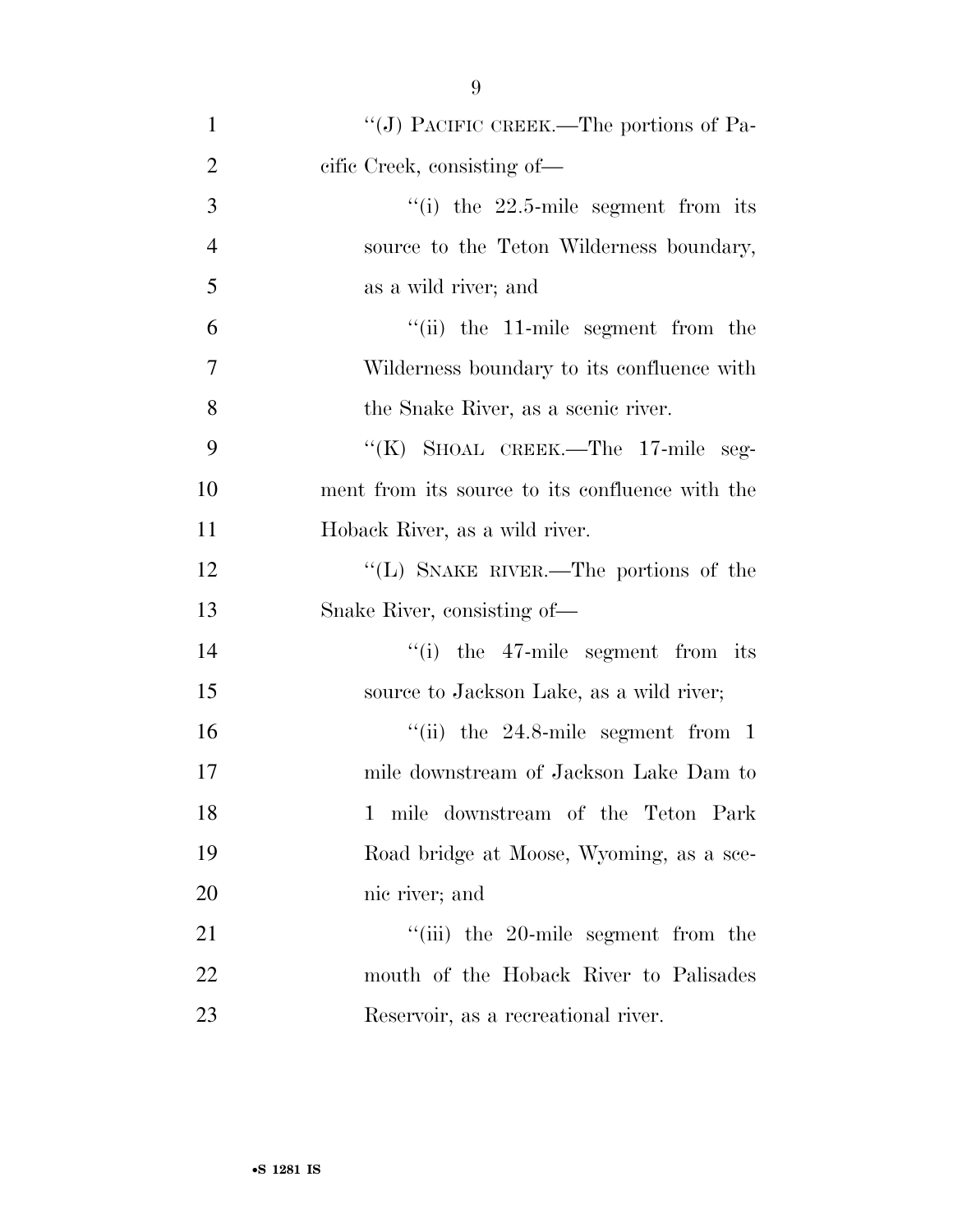1 "(M) WILLOW CREEK.—The 21-mile seg- ment from its source to its confluence with the Hoback River, as a wild river.

4 "(N) WOLF CREEK.—The 7-mile segment from its source to its confluence with the Snake River, as a wild river.''.

#### **SEC. 5. MANAGEMENT.**

 (a) IN GENERAL.—Each river segment described in paragraph (170) of section 3(a) of the Wild and Scenic 10 Rivers Act  $(16 \text{ U.S.C. } 1274(a))$  (as added by section  $4(4)$ ) shall be managed by the Secretary concerned.

 (b) MANAGEMENT PLAN.—Not later than 3 years after the date of enactment of this Act, the Secretary con- cerned shall develop a management plan for each river segment described in paragraph (170) of section 3(a) of the Wild and Scenic Rivers Act (16 U.S.C. 1274(a)) (as added by section 4(4)) that is located in an area under the jurisdiction of the Secretary concerned.

(c) FEDERAL RESERVED WATER RIGHT.—

 (1) IN GENERAL.—Subject to paragraph (2), in accordance with the laws (including regulations) of the State, the Secretary concerned shall apply for the quantification of the water right reserved by each river segment described in paragraph (170) of section 3(a) of the Wild and Scenic Rivers Act (16